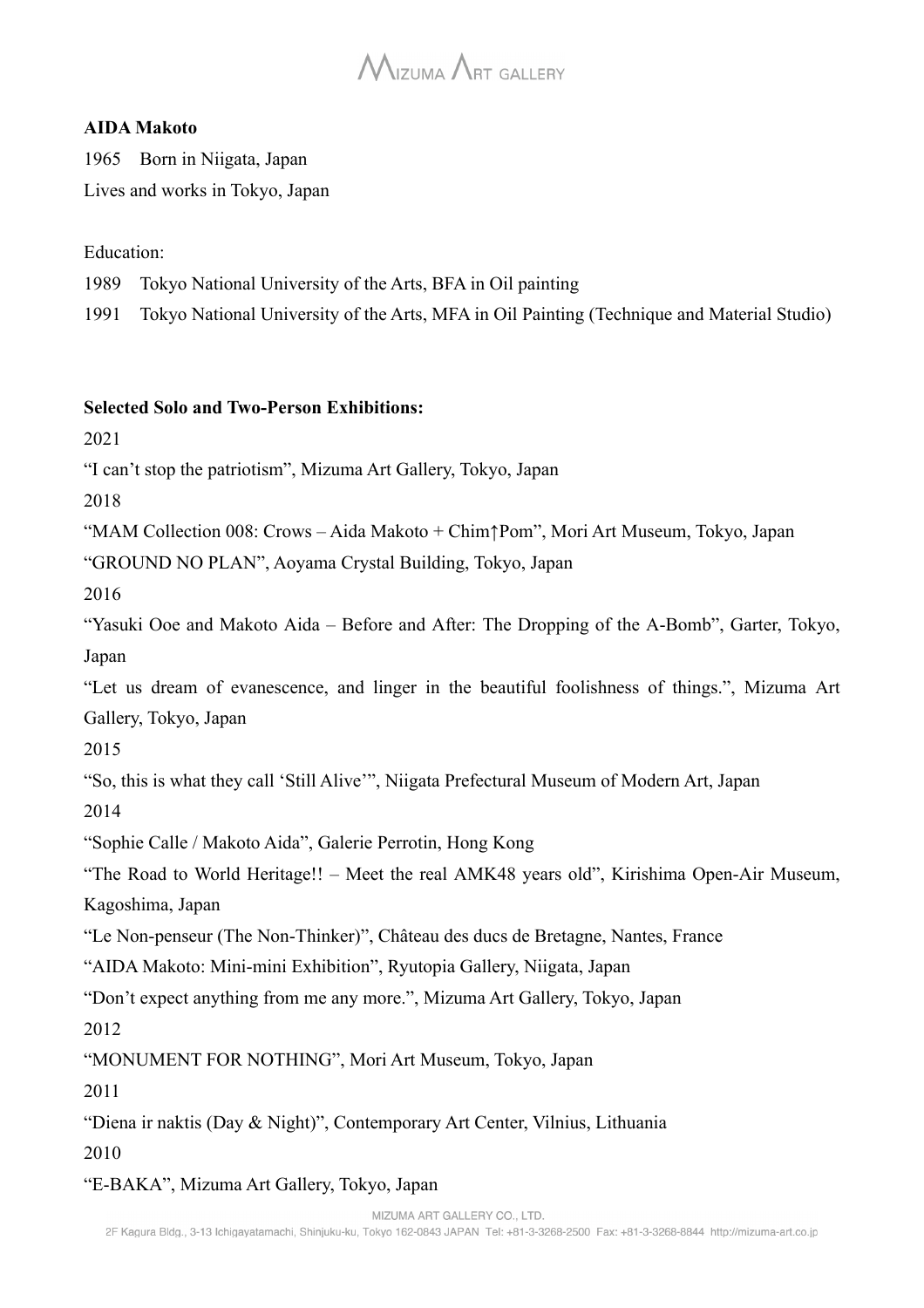2009

"I'm working on huge paintings in Beijing.", Mizuma and One Gallery, Beijing, China

"Photo Works by AIDA Makoto", A・Zone, Okayama, Japan

2008

"I'm IWAKI of Mizuma Art Gallery!!", Mizuma Art Gallery, Tokyo, Japan

2007

"Art de Saurõ: Aida Makoto and Yamaguchi Akira", The Ueno Royal Museum, Tokyo, Japan

"DOUBLE FANTASY", lammfromm The Concept Store, Tokyo, Japan

2006

"Picture of Mountain Stream and Others", Andrew Roth, New York, U.S.A.

2005

"Pre-Climacteric Love", Mizuma Art Gallery, Tokyo, Japan

"Drink SAKE Alone", Lisa Dent Gallery, San Francisco, U.S.A.

"Donki-Hôte", Man in the Holocene at IBID Projects, London, U.K.

2004

"Aida's Work", Takahashi Collection, Tokyo, Japan

2003

"My KENTEN", Mizuma Art Gallery, Tokyo, Japan

2002

"Makoto Aida", Chukyo University Art Gallery C-square, Aichi, Japan

"Makoto Aida & Koki Tanaka", Mizuma Art Gallery, Tokyo, Japan

2001

"Edible Artificial Girls, Mi-Mi Chan", Murata & Friends, Berlin, Germany

"Edible Artificial Girls, Mi-Mi Chan", NADiff, Tokyo, Japan

1999

"It's a man's alcoholic drink – Millennium", Mizuma Art Gallery, Tokyo, Japan

"Makoto Aida - Hlynur Hallsson", Akureyri Municipal Art Museum, Akureyri, Iceland

"DOUTEI", Mitsubishi-Jisho ARTIUM, Fukuoka, Japan

1998

"Paris, Tsudanuma", Mizuma Art Gallery, Tokyo, Japan

1997

"BIJIN-GA: Makoto Aida vs Hiroyuki Matsukage", Mizuma Art Gallery, Tokyo, Japan 1996

"NO FUTURE", Mizuma Art Gallery, Tokyo, Japan

"War Picture Returns", Gallery Natsuka, Tokyo, Japan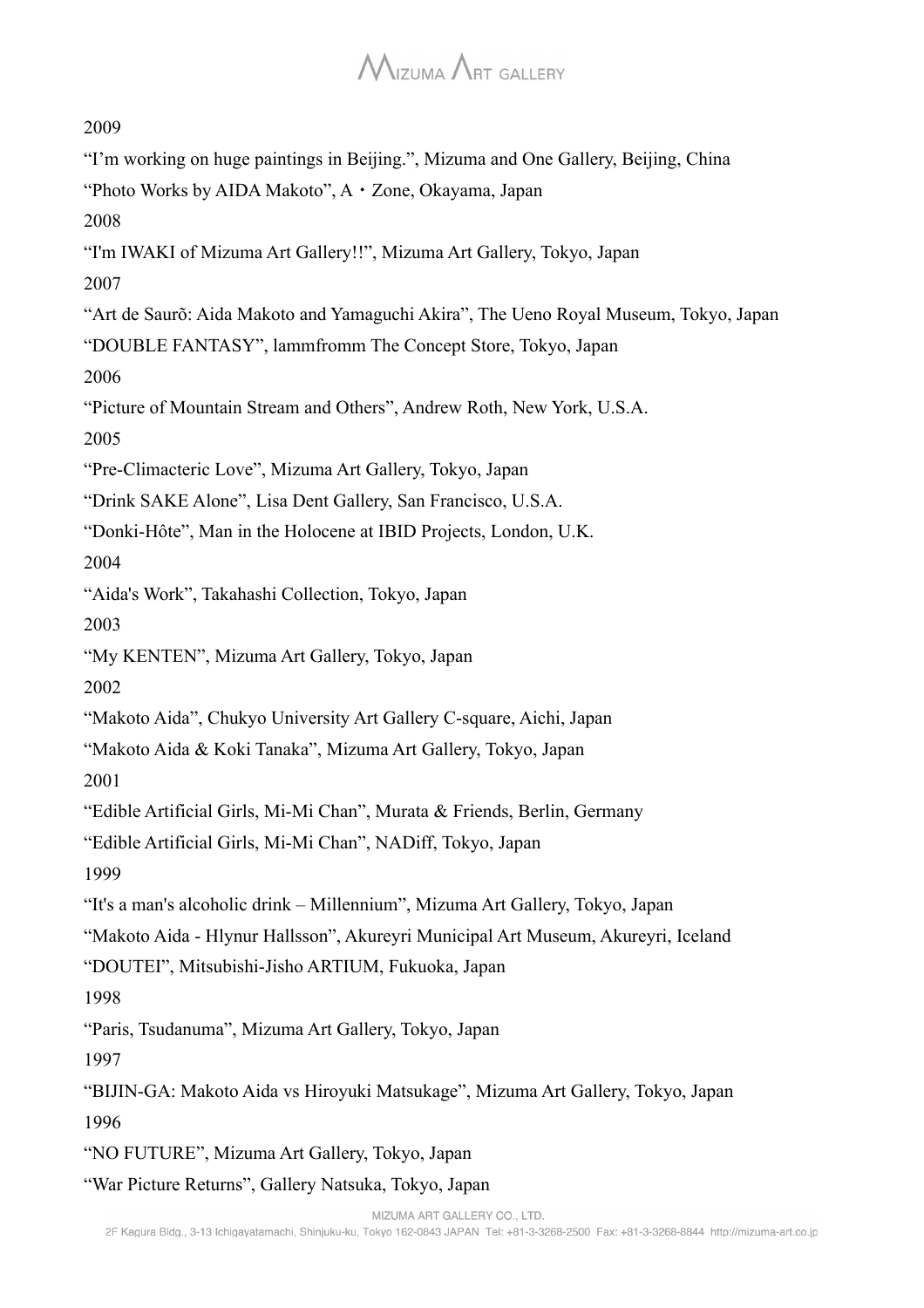1994

"SARIN", Nasubi Gallery, Chiba, Japan

"Poster", Dowa Kasai Gallery, Tokyo, Japan

1992

"Pictures don't need to be not square", Yanaka Furufuru, Tokyo, Japan

#### **Selected Group Exhibitions:**

2022

"Covid-19 Crisis & Amabie: Six Artists Reflect on the 'Now'", Kadokawa Culture Museum, Saitama, Japan

2021

"Collaborative Exhibition: Kawabata Ryushi + Takahashi Ryutaro Collection – Aida Makoto,

Konoike Tomoko, Tenmyouya Hisashi, and Yamaguchi Akira", Ryushi Memorial Museum, Tokyo, Japan

"Reborn-Art Festival 2021-22 Altruism and Fluidity, Onagawa Station, Miyagi, Japan

"TOKYO: ART & PHOTOGRAPHY", Ashmolean Museum, Oxford, U.K.

Tokyo Toyo FESTIVAL Special13 "Pavilion Tokyo 2021", Ginkgo Avenue in Meiji Jingu Gaien, Tokyo, Japan

"Next World – Taguchi Art Collection x Iwaki City Art Museum", Iwaki City Art Museum, Fukushima, Japan

2020

"INSIDE THE COLLECTOR'S VAULT, VOL.1", WHAT, Tokyo, Japan

"PUBLIC DEVICE: Symbolism and Permanence of Sculpture", Chinretsukan Gallery (The University Art Museum, Tokyo University of the Arts), Japan

"Amabie in the age of Covid-19 Project", Kadokawa Culture Museum, Saitama, Japan

"Living Tokyo – I Love Art 15", WATARI-UM The Watari Museum of Contemporary Art, Tokyo, Japan

"Early 90's Tokyo Art Squad", 3331 Arts Chiyoda, Tokyo, Japan

2019

"Miraibi 3", Tenmonkan Niwa Building, Kagoshima, Japan

"Future and the Arts: AI, Robotics, Cities, Life – How Humanity Will Live Tomorrow", Mori Art Museum, Tokyo, Japan

"Non-Freedom of Non-Freedom Exhibition", Gallery Nabesan, Tokyo, Japan

"The Group1965: Korea – Japan Interchange Exhibition <50/50>, Multiplex Art Salon, Seoul, Korea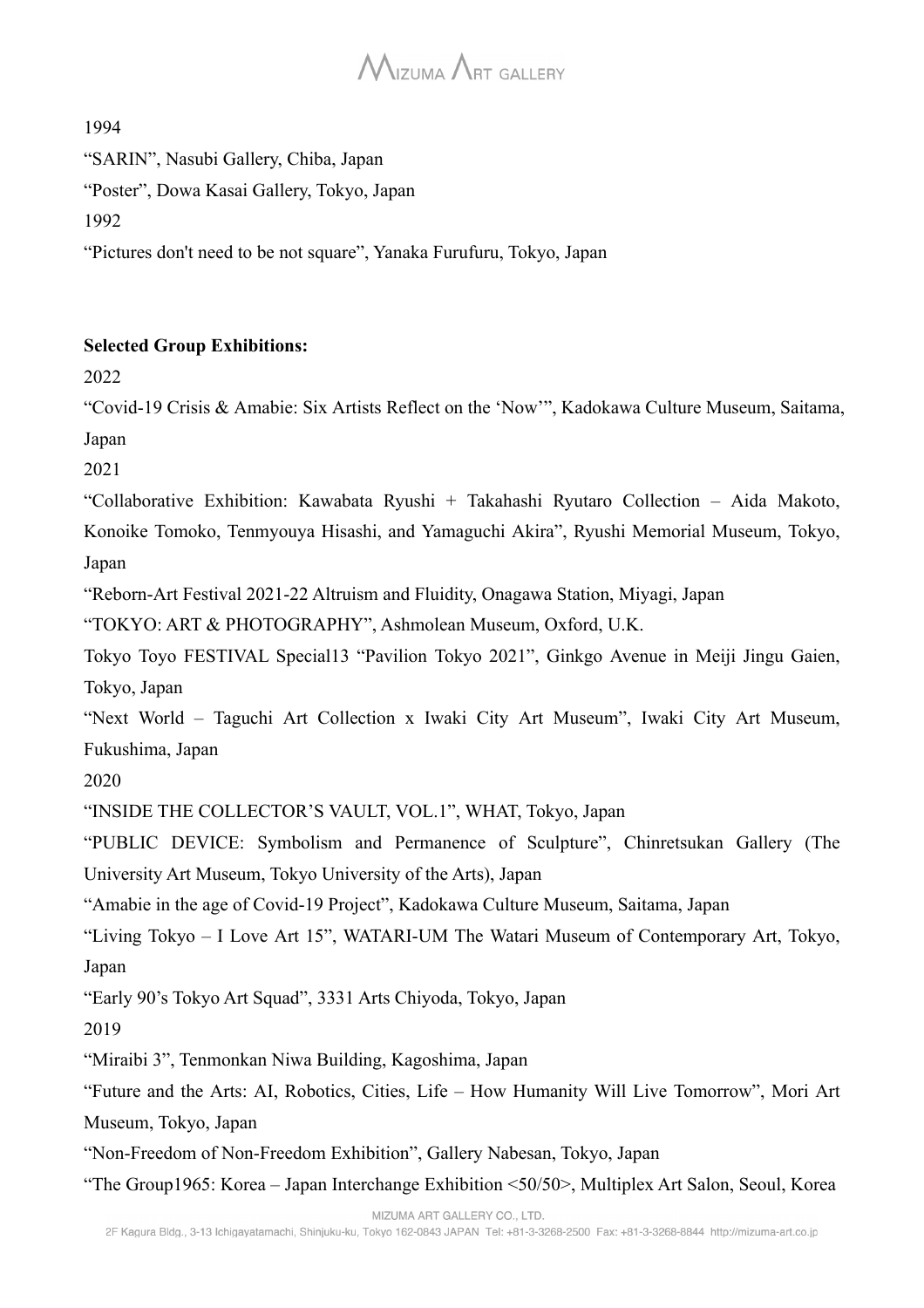"Japan Unlimited", frei raum O21 exhibition spaces, Vienna, Austria "TOKYO2021 un/real engine", TODA BUILDING, Tokyo, Japan "The End of Freedom", HALLE14, Leipzig, Germany "Takahashi Collection", Tsuruoka Art Forum, Yamagata, Japan "MAM Collection 010: Fake News?", Mori Art Museum, Tokyo, Japan "Toyota Municipal Museum of Art Reopening Celebration A Museum-wide Collection Exhibition: Who opens up the world?", Toyota Municipal Museum of Art, Aichi, Japan "Spring Opening of Villa Yurinso 2019: The Green Beauty in the Green Palace - Millet, Cézanne, Makoto Aida, and Rothko etc.", Villa Yurinso, Ohara Museum of Art, Okayama, Japan "Tokyo Independent 2019", Chinretsukan Gallery (The University Art Museum, Tokyo University of the Arts), Japan "Grand Reopening Exhibition: Weavers of Worlds – A Century of Flux in Japanese Modern / Contemporary Art", Museum of Contemporary Art Tokyo, Japan "IMPOSSIBLE ARCHITECTURE – ANOTHER HISTORY OF ARCHITECTURE", The Museum of Modern Art, Saitama, Japan (traveled to Niigata City Art Museum; Hiroshima City Museum of Contemporary Art; 2020 National Museum of Art, Osaka, Japan) "Heroes and People in the Japanese Contemporary Art", Hyogo Prefectural Museum of Art, Japan 2018 "8<sup>th</sup> Yeosu International Art Festival: Now Here Once Again", Yeosu EXPO Exhibition Hall, Yeosu, Korea "Two houses: Politics and histories in the contemporary art collections of John Chia and Yeap Lam Yang", Institute of Contemporary Arts Singapore, Singapore "Takahashi Collection – Face and Abstraction", Museum of the Light, Yamanashi, Japan 2017 "The Riddle of Art: Takahashi Collection", Shizuoka Prefectural Museum of Art, Japan

"The Doraemon Exhibition Tokyo 2017", Mori Arts Center Gallery, Tokyo, Japan (2018 traveled to Takaoka Art Museum, Toyama; Matsuzakaya Art Museum, Nagoya, Aichi; 2019 Osaka Culturarium at Tempozan; 2020 Niigata Bandaijima Art Museum; 2021 Kyoto City KYOCERA Museum of Art; Sapporo Art Museum, Hokkaido; Fukushima Prefectural Museum of Art, Japan)

"Japanorama: New Vision on Art Since 1970", Centre Pompidou-Metz, Metz, France

"A Corridor of Art through the Mountains and Seas", Onomichi City Museum of Art, Hiroshima, Japan

"GLOBAL NEW ART – The Essence of Taguchi Art Collection", Woodone Museum, Hiroshima, Japan

"TAKAHASHI COLLECTION – Mindfulness 2017", Yamagata Museum of Art, Japan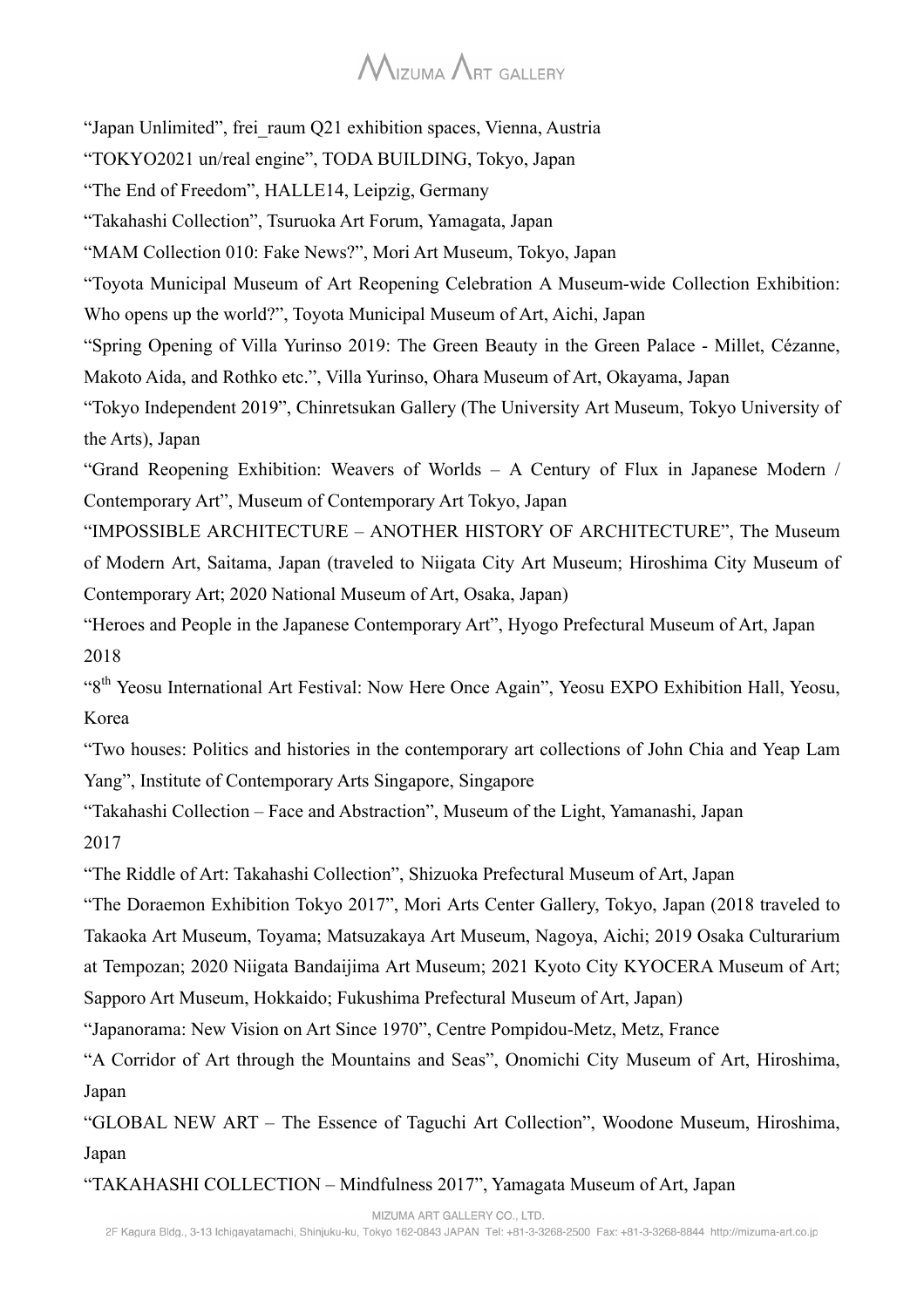"GEI "DAI" Collection", The University Art Museum, Tokyo University of the Arts, Japan

"COOL JAPAN", Museum Volkenkunde, Leiden, Netherlands

"The Cosmos of the Takahashi Collection", Contemporary Art Museum, Kumamoto, Japan

"Imaginary Asia", Nam June Paik Center, Gyeonggi, Korea

2016

"Takahashi Collection - Mindfulness! 2016", The Museum of Art, Kochi, Japan

"Busan Biennale 2016 an/other avant-garde china-japan-korea", Busan Museum of Art, Korea

"P. SS. 40 - Public School by The Group 1965: Setouchi Triennale 2016", Umenoya Ryokan, Ogi Island, Kagawa, Japan

"Current war painting exhibition", TAV GALLERY, Tokyo, Japan

"Takahashi Collection", Kanaz Forest of Creation, Fukui, Japan

"Rewind: Selections from the Harold and Ruth Newman NewMedia Collection", Asia Society, New York, U.S.A.

"Taguchi Art Collection – Correlation Diagram of Happiness", Mitsubishi-Jisho ARTIUM, Fukuoka, Japan

"The Collection of the Takamatsu Art Museum – A Concise Guide to Life with Japanese Contemporary Art", Takamatsu Art Museum, Kagawa, Japan

"4<sup>th</sup> Annual Collectors' Contemporary Collaboration – Intimate Curiosity", Hong Kong Art Center, Hong Kong

2015

"Cosmos/Intime – Collection Takahashi", Maison de la culture du Japon à Paris, Paris, France

"MESSAGES – TAKAHASHI COLLECTION", Towada Art Center, Aomori, Japan

"Shogai Kakko Kari", Tomonotsu Museum, Hiroshima, Japan

"Gender, Genitor, Genitalia – Rokudenashiko Tribute", Woofer Ten, Hong Kong

"FURTHER TOWARDS THE FUTURE", Mizuma Gallery, Singapore

"An Art Exhibition for Children – Whose place is this?", Museum of Contemporary Art, Tokyo, Japan

"Unveiling Fundamentals in Contemporary Art Through Asia", OHD Museum, Magelang, Indonesia

"Takahashi Collection: Mirror Neuron", Tokyo Opera City Art Gallery, Tokyo, Japan

"Korin's Art – Korin and Modern Art", MOA Museum of Art, Shizuoka, Japan

"Taguchi Hiroshi Art Collection – A Walk around the Contemporary Art World after Paradigm Shift",

The Museum of Fine Arts, Gifu, Japan

2014

"DOMMUNE University of the Arts – Tokyo Arts Circulation-", 3331 Arts Chiyoda, Tokyo, Japan "TAG-TEN (Taguchi Art Collection)", Matsumoto City Museum of Art, Nagano, Japan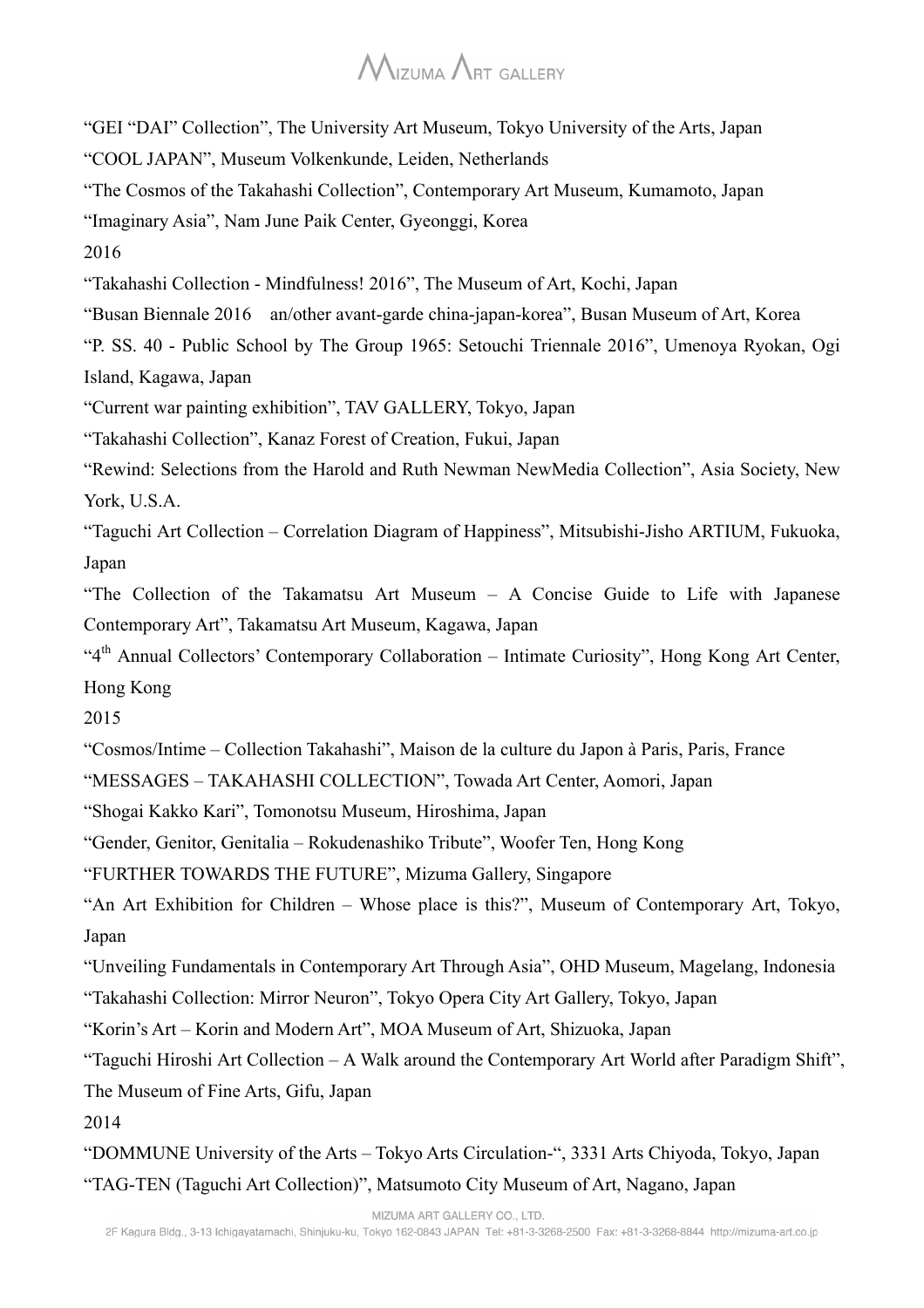"AAA (Asia Anarchy Alliance)", Kuandu Museum of Fine Arts, Taipei, Taiwan

"Twentieth Anniversary Special MOT Collection – Chronicle 1995-", Museum of Modern Art Tokyo, Tokyo, Japan

"Takahashi Collection 2014 - Mindfulness!", Nagoya City Art Museum, Aichi, Japan

"To see, To paint - The Artists from Oil Painting Technique and Material Studio", The University Art Museum, Tokyo University of the Arts, Tokyo, Japan

2013

"P. SS. 40 - Public School by The Group 1965: Setouchi Triennale 2013", Ogi Elementary and Junior High School, Kagawa, Japan

"Why not live for Art? II 9 collectors reveal their treasures", Tokyo Opera City Art Gallery, Tokyo, Japan

"Takahashi Collection - Mindfulness!", Kirishima Open-Air Museum, Kagoshima (traveled to Museum of Contemporary Art Sapporo, Hokkaido, Japan)

"The Group 1965 - We Were Boys.", Kamada Museum, Kagawa, Japan

"Ohara Contemporary", Ohara Museum of Art, Okayama, Japan

"MOT Collection: Our Ninety Years 1923 – 2013", Museum of Contemporary Art Tokyo, Tokyo, Japan

"Re: Quest - Japanese Contemporary Art since the 1970s", Museum of Art, Seoul National University, Seoul, Korea

2012

"ZIPANGU: The Surge of Japanese Contemporary Art", The Niigata Bandaijima Art Museum, Niigata (2013 traveled to Takasaki Museum of Art, Gunma; Hachinohe City Museum of Art, Aomori; Akita Museum of Modern Art, Akita, Japan)

"Mediaions Biennale: The Unknown", Poznan, Poland

"Art and Air - A Story of Art and Science Involving the Skies and Aircraft", Aomori Museum of Art, Aomori, Japan

"The First Kiev International Biennale of Contemporary Art: The Best of Times, The Worst of Times, Rebirth and Apocalypse in Contemporary Art", Mystetskyi Arsenal, Kiev, Ukraine

"The 35th Anniversary of the National Museum of Art, Osaka: The Allure of the Collection", The National Museum of Art, Osaka, Japan

"Double Vision: Contemporary Art from Japan", Moscow Museum of Modern Art, Moscow, Russia (traveled to Haifa Museum of Art, Haifa, Israel)

2011

"Kobiken - from the Takahashi Collection", TABLOID GALLERY, Tokyo, Japan

"Asia Pacific Breweries Foundation Signature Art Prize 2011 Finalist Exhibition", Singapore Art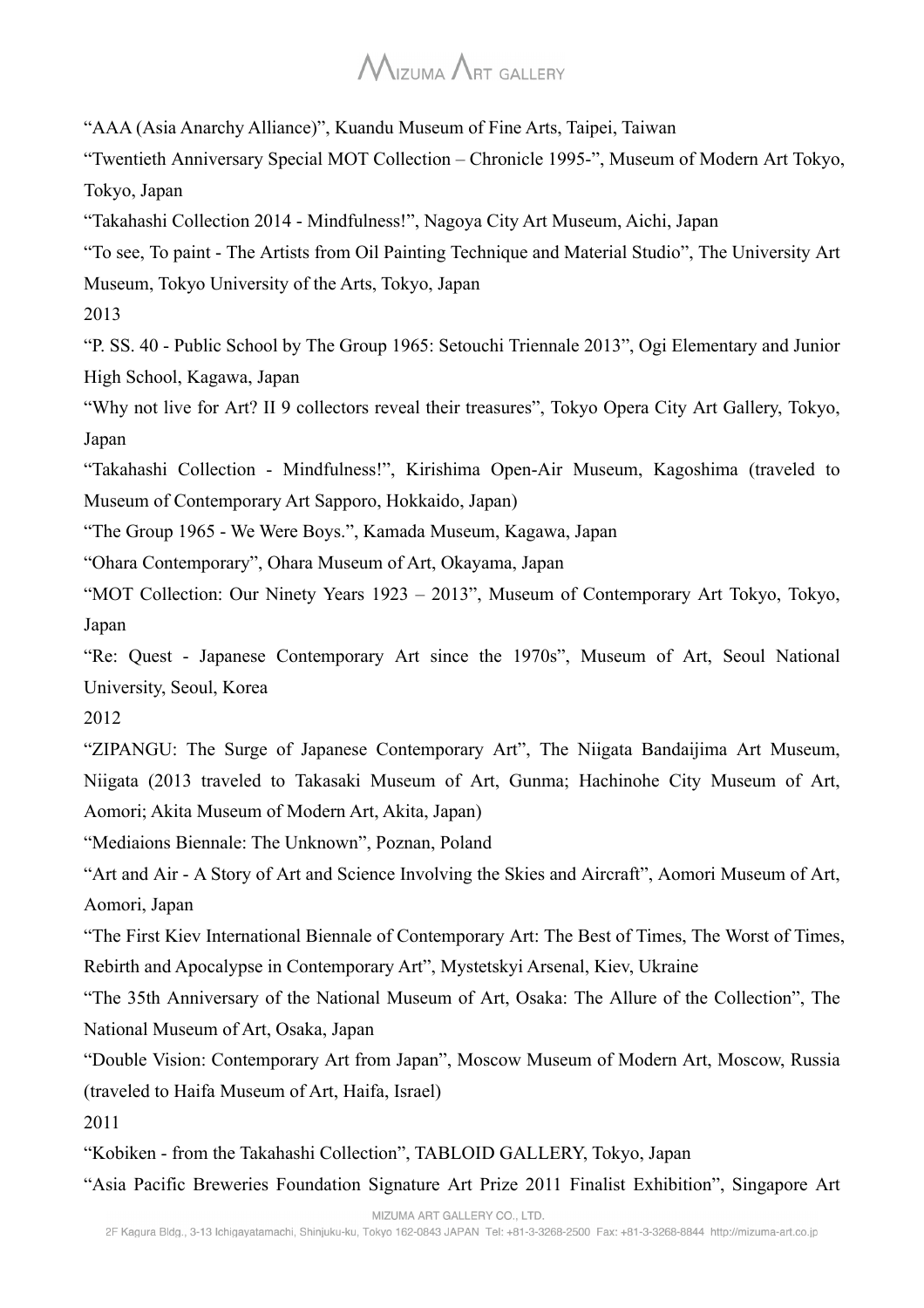Museum, Singapore

"EMERGING / MASTER 1: AIDA Makoto | Be it Art or not Art", Tokyo Wonder Site Hongo, Tokyo, Japan

"TARO LOVE", Seibu Shibuya, Tokyo, Japan

"Nakanoshima Collections", The National Museum of Art, Osaka, Japan

"Medi(t)ation: 3rd Asian Art Biennial", National Museum of Fine Arts, Taichung, Taiwan

"ZIPANGU - 31 spirited artists cutting through new territories of Japanese contemporary art",

Takashimaya Nihonbashi, Tokyo (traveled to Takashimaya Osaka, Takashimaya Kyoto, Japan)

"The Group 1965: We are boys!", Kunsthalle Düsseldorf, Germany (traveled to Mystetskyi Arsenale, Kiev, Ukraine)

"The Origin of 20", The Hiratsuka Museum of Art, Kanagawa (traveled to Shimonoseki City Art Museum, Yamaguchi; Hekinan City Tatsukichi Fujii Museum of Contemporary Art, Aichi; Ashikaga Museum of Art, Tochigi, Japan)

"Bye Bye Kitty!!! Between Heaven and Hell in Contemporary Japanese Art", Japan Society, New York, U.S.A.

"The Most Requested Top 30 / 10 Years of Takahashi Collection", TABLOID GALLERY, Tokyo, Japan

"All cannibals?", La maison rouge - fondation antoine de galbert, Paris, France (traveled to me Collectors Room, Berlin, Germany)

"15th Tallinn Print Triennial - For Love Not Money", Kumu Art Museum, Tallinn, Estonia 2010

"Made in Popland", National Museum of Contemporary Art, Seoul, Korea

"TDW-ART Jalapagos", Meiji Jingu Gaien, Environmental Design Tent, Tokyo (2011 traveled to Mitsubishi-Jisho ARTIUM, Fukuoka, Japan)

"THE BEAUTY OF DISTANCE: Songs of Survival in Precarious Age, 17th Biennale of Sydney", Sydney, Australia

"AIDA Makoto + TENMYOUYA Hisashi + YAMAGUCHI Akira", Takahashi Collection Hibiya, Tokyo, Japan

"GARDEN OF PAINTING - Japanese Art of the 00s", The National Museum of Art, Osaka, Japan 2009

"Twist and Shout: Contemporary Art from Japan", Bangkok Art and Culture Centre, Bangkok, Thailand

"November Steps -Susan Phillipsz & Gallery Artists", Mizuma Art Gallery, Tokyo, Japan

"East Asia Image of Modern Ages", Toyota Municipal Museum of Art, Aichi, Japan

"Dojima River Biennale 2009 Reflection: The World Through Art", Dojima River Forum, Osaka,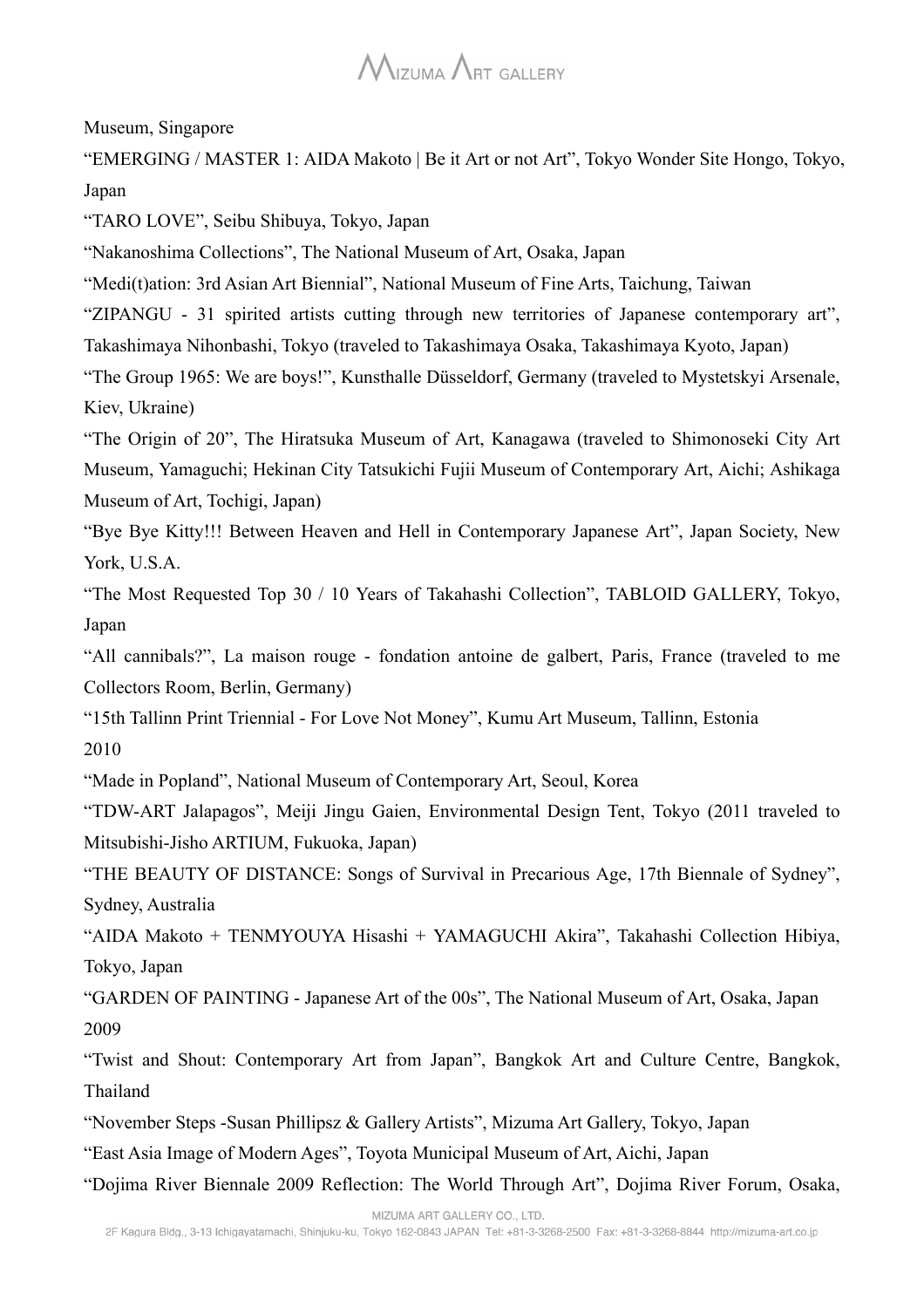#### Japan

"Wallworks", Yerba Buena Center for the Arts, San Francisco, U.S.A.

"Artium Prospective", Mitsubishi-Jisho ARTIUM, Fukuoka, Japan

"DORODORO, DORON -The Uncanny World in Folk and Contemporary Art in Asia", Hiroshima

City Museum of Contemporary Art, Hiroshima, Japan

2008

"-hiragana art- CHIBATORI", Chiba City Museum of Art, Chiba, Japan

"SUICIDE EXPOSITION 2008", Otto Mainzheim Gallery, Tokyo, Japan

"The Group 1965: Tokyo Guide 2008", NADiff a/p/a/r/t, Tokyo, Japan

"UNSTERN. SINISTRE. DISASTRO.", ACC Galerie Weimar, Weimar, Germany

"neoteny japan - Contemporary Artists after 1990s from Takahashi Collection", Kirishima Open-Air Museum, Kagoshima (traveled to Museum of Contemporary Art Sapporo, Hokkaido; 2009 The Ueno Royal Museum, Tokyo; The Niigata Prefectural Museum of Modern Art, Niigata; Akita Museum of

Modern Art, Akita; Yonago City Museum of Art, Tottori, Japan)

"ORDER RECEIVED", Mizuma Art Gallery, Tokyo, Japan

"8th The 21st Century Exhibition of Japanese Art", Tokyo Bijutsu Club, Tokyo, Japan

"Heavy Light: Recent Photography and Video from Japan", International Center of Photography, New York, U.S.A.

"Off the Rails", Mizuma & One Gallery, Beijing, China

"Typical! Cliches of Jews and Others", Jewish Museum Berlin, Berlin, Germany (traveled to Spertus Institute of Jewish Studies, Chicago, U.S.A.; 2009 The Jewish Museum Vienna, Vienna, Austria; 2010 Jewish Museum Munich, Munich, Germany)

"MANGAMANIA Comic-Kultur in Japan 1800-2008", Museum fur Angewandte Kunst Frankfurt, Frankfurt, Germany (traveled to Lousiana Museum of Modern Art, Hamlebaek, Denmark)

"SHELTER x SURVIVAL: Alternative Homes for Fantastic Lives", Hiroshima City Museum of

Contemporary Art, Hiroshima, Japan

"Takahashi Collection", Takahashi Collection Kagurazaka, Tokyo, Japan

"Laughing in a Foreign Language", Hayward Gallery, London, U.K.

"Eyes & Curiosity: Japanese Contemporary Art", SOKA Art Center, Taipei, Taiwan 2007

"Poetic Terrorism", FEM 7, Festival Edicion Madrid de Nuwvos Creadores, Madrid, Spain

"Beautiful New World: Contemporary Visual Culture from Japan", Long March Space, Beijing

(traveled to Guangdong Museum of Art, Guangzhou, China)

"Nihonga Metsubou-ron", Chukyo University Art Gallery C-square, Aichi, Japan

"Three Generations", Pekin Fine Arts, Beijing, China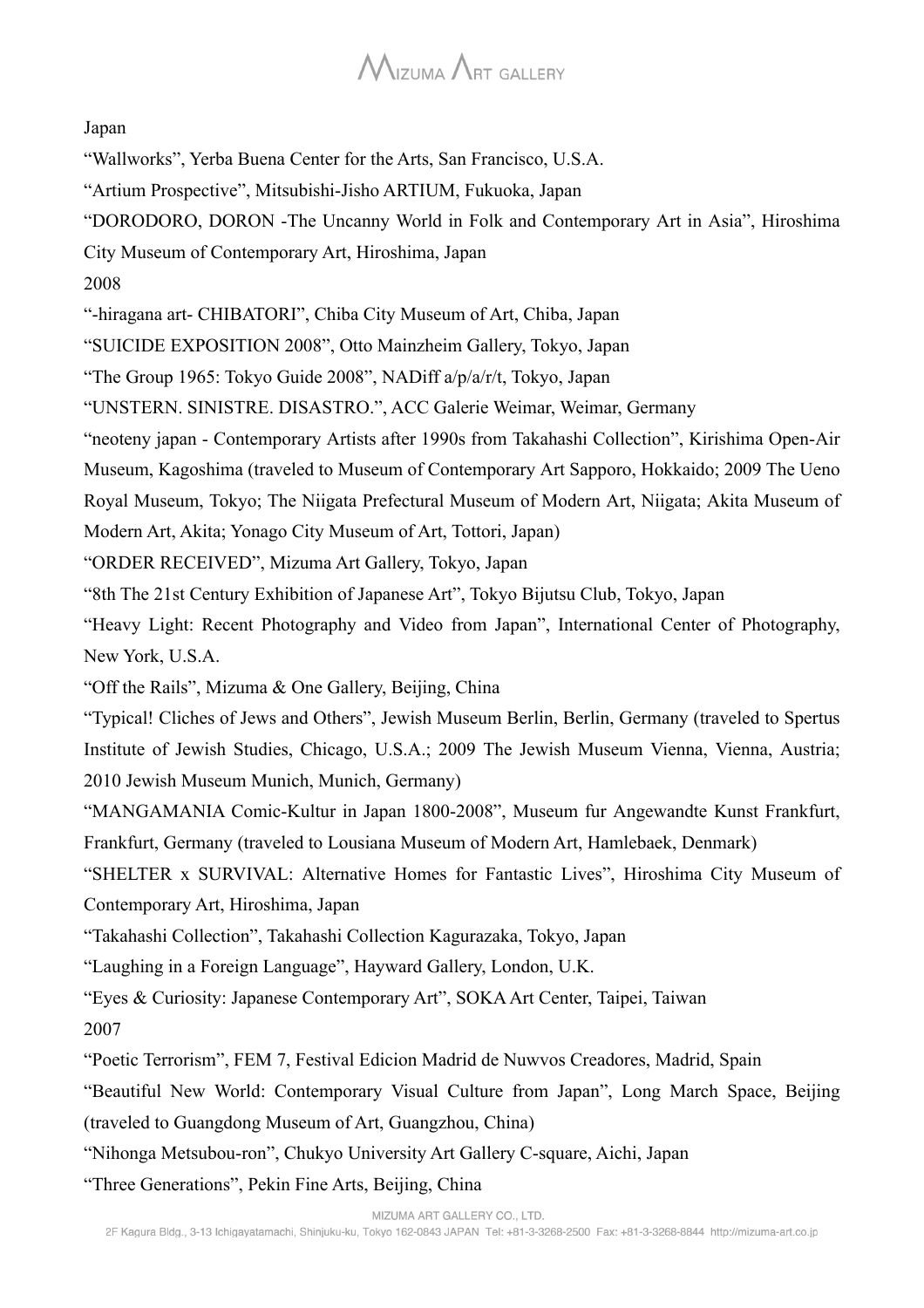"Thermocline of Art - New Asian Waves", ZKM, Karlsruhe, Germany

"7th The 21st Century Exhibition of Japanese Art", Tokyo Bijutsu Club, Tokyo, Japan

"Portrait Session", Hiroshima City Museum of Contemporary Art, Hiroshima, Japan

"Portrait Session@NADiff", NADiff, Tokyo, Japan

"All about Laughter: humor in contemporary art", Mori Art Museum, Tokyo, Japan 2006

"Oriental Metaphor", Alternative Space LOOP, Seoul, Korea

"Somewhere in Time", Artsonje Center, Seoul, Korea

"Paprika", TSUTAYA TOKYO ROPPONGI, Tokyo, Japan

"Alllooksame? / Tutttuguale?, Art from China, Japan and Korea", Fondazione Sandretto Re Rebaudengo, Turin, Italy

"NIPPON vs FINEART - Striving for Identity in the Context of Western Art", Osaka City Museum of Modern Art, Shinsaibashi Temporary Exhibition Space, Osaka, Japan

"Art and Object: Affinity of the Jomon and the Contemporary", Aomori Museum of Art, Aomori, Japan

"Singapore Biennale 2006 : BELIEF", National Museum of Singapore / Tanglin Camp, Singapore "Berlin-Tokyo / Tokyo-Berlin", Neue Nationalgalerie, Berlin, Germany

"The Child", Toyota Municipal Museum of Art, Aichi, Japan

"Rising Sun, Melting Moon: Contemporary Art in Japan", The Israel Museum, Jerusalem, Israel 2005

"The Group 1965 - GRAND FINALE (40x40 project)", BankART1929 yokohama, Kanagawa, Japan

"The Group 1965 - Tokyo Souvenir (40x40 project)", Tokyo Wonder Site Shibuya, Tokyo, Japan

"The Group 1965 - BankART Life: 24 hours hospitality (40x40 project)", BankART studio NYK, Kanagawa, Japan

"Rosa! The Exposed Colour: Pink", Chinretsukan Gallery (The University Art Museum, Tokyo University of the Arts), Japan

"GUNDAM Generation Futures", Suntory Museum [Tempozan], Osaka (traveled to 2006 The Ueno Royal Museum, Tokyo; Sendai Mediatheque, Miyagi; Takahama Kawara Museum, Aichi; 2007 Museum of Contemporary Art, Sapporo, Hokkaido; Kyoto International Manga Museum, Kyoto, Japan)

"The Group 1965 - Seven Samurais, even (40x40 project)", Hiroshima City Museum of Contemporary Art, Hiroshima, Japan

"Villa YURINSO Special Open : AIDA Makoto / OZAWA Tsuyoshi / YAMAGUCHI Akira", Ohara Museum of Art Yurinso, Okayama, Japan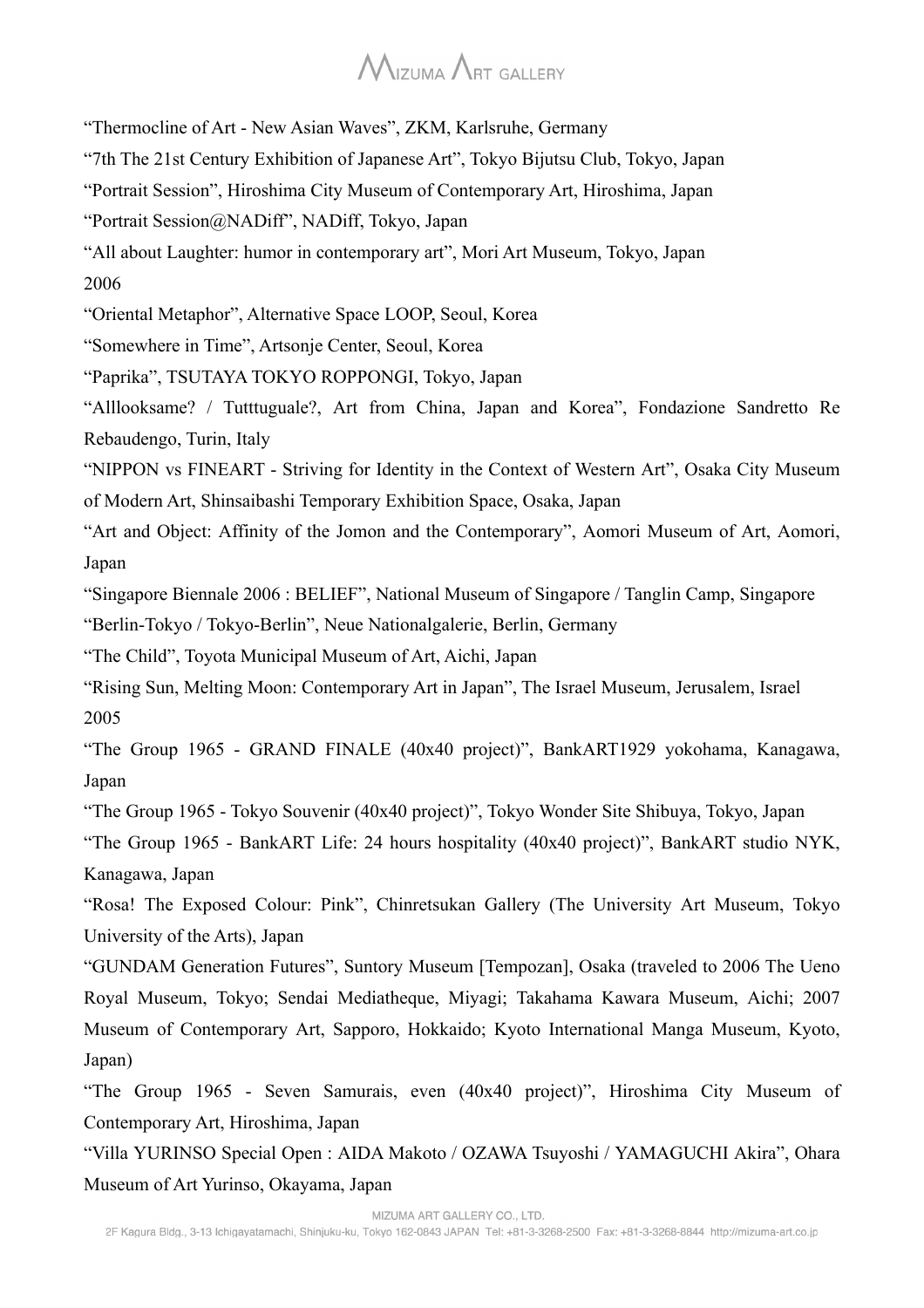"The World of Matchbox Labels", The Okayama Prefectural Museum of Art, Okayama, Japan

"Nishiogi Biennale", Aida Makoto's home (Nishiogikubo), Tokyo, Japan

"sight-cruising", Marugame Genichiro-Inokuma Museum of Contemporary Art, Kagawa, Japan

"The Group 1965 - 40 (40x40 project)", Alternative Space LOOP, Seoul, Korea

"Since 1994: Mizuma Art Gallery the 10th Anniversary Exhibition", Mizuma Art Gallery, Tokyo, Japan

"AniMate。", Fukuoka Asian Art Museum, Fukuoka, Japan (traveled to Sungkok Art Museum, Seoul, Korea)

2004

"Nonchalant", 4-F Gallery, Los Angeles, U.S.A.

"TOKYO STYLE IN STOCKHOLM 2004", Milliken Gallery, Stockholm, Sweden

"KOTATSU-HA 2", Mizuma Art Gallery, Tokyo, Japan

"Picture in Motion", Tochigi Prefectural Museum of Fine Arts, Tochigi, Japan

"Officina Asia", Palazzo del Ridotto, Cesena, Italy

"lonely planet", Contemporary Art Gallery, Art Tower Mito, Ibaraki, Japan

"Mediarena: contemporary art from Japan", Govett-Brewster Art Gallery, New Plymouth, New Zealand

"Fast Forward", Nassauischer Kunstverein (NKV), Wiesbaden, Germany

"Les metamorphoses du quotidian", The Museum of Modern Art, Gunma, Japan

"Roppongi Crossing: New Visions in Contemporary Japanese Art 2004", Mori Art Museum, Tokyo, Japan

"Landscape of Eastern Asia (from Travel sketches to War pictures) - Yasugoro Ataka, Ryoichi Sasaoka and Makoto Aida", Niitsu Museum of Art, Niigata, Japan

"100 Artists from Niigata", The Niigata Bandaijima Art Museum, Niigata, Japan

2003

"FLESH FOR FANTASY", Palazzo delle Papesse - Centro Arte Contemporanea, Siena, Italy

"A retrospective : NARITA Tohl and several things he has left behind", Takayama Uichi Memorial Museum of Art, Aomori, Japan

"Contemporary Nihonga - The Adventurers from Misao Yokoyama to Makoto Aida", Okazaki City Mindscape Museum, Aichi, Japan

"Revolving Door : ISCP <-> Asia", Chambers Fine Art, New York, U.S.A.

"A Creating Workshop for Children in Aomori 2003", Mutsu Municipal Library, Aomori, Japan

"The American Effect: Global Perspectives on the United States 1990-2003", Whitney Museum of American Art, New York, U.S.A.

"girls don't cry", Parco Museum, Tokyo, Japan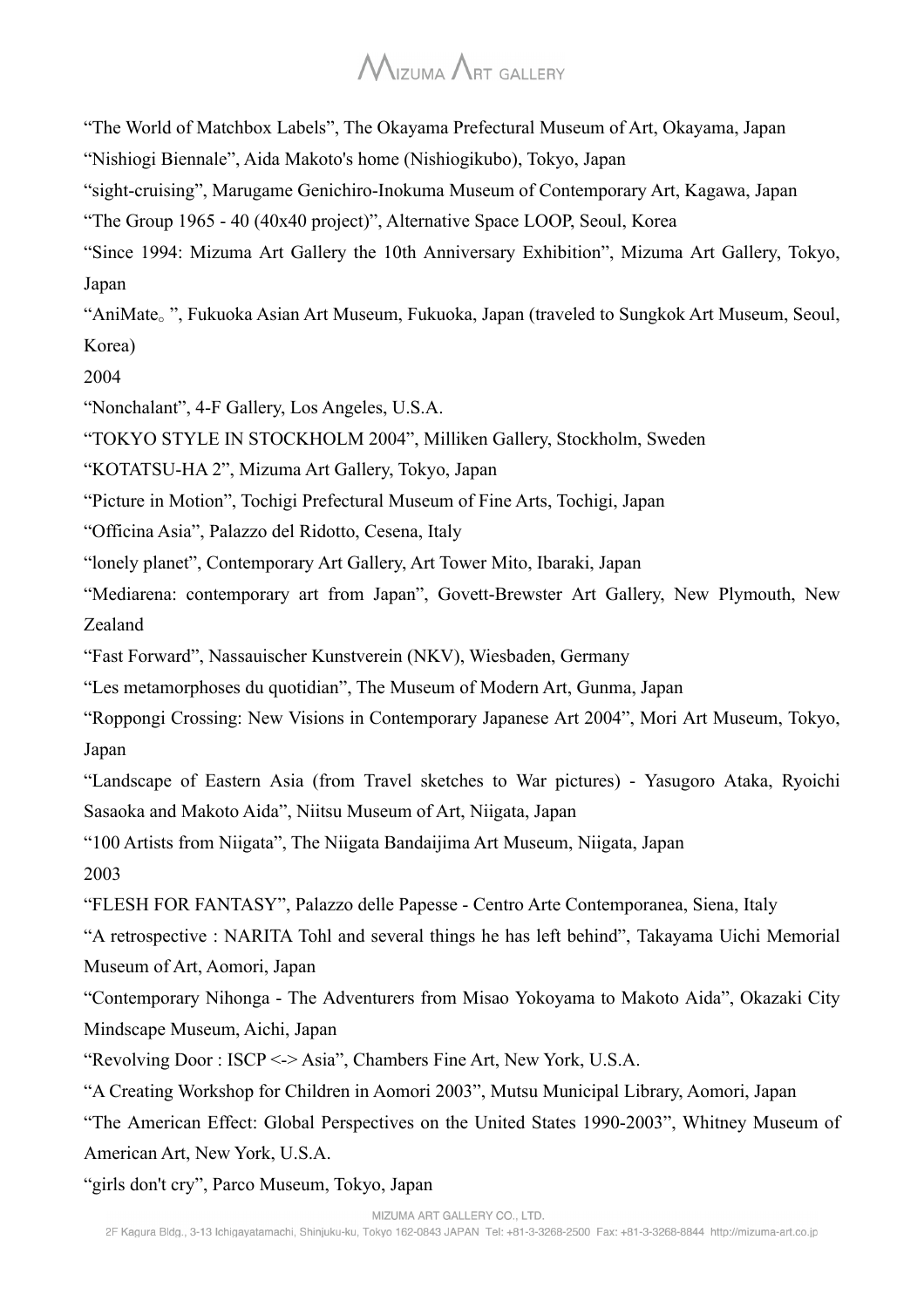#### 2002

"7th Kitakyushu Biennale: ART FOR SALE", Kitakyushu Municipal Museum of Art, Fukuoka, Japan

"Coloriage", Fondation Cartier pour l'art contemporain, Paris, France

"Babel 2002", National Museum of Contemporary Art, Gwacheon, Korea

"eleven & eleven: Korea Japan Contemporary Art 2002", Sungkok Art Museum, Seoul, Korea

"Exhibition of New Acquisitions + Contemporary Paintings", Hiroshima City Museum of Contemporary Art, Hiroshima, Japan

"25th Biennale de Sao Paulo", Sao Paulo, Brazil

2001

"Makoto Aida, Hiroko Okada with their baby Torajiro", Mizuma Art Gallery, Tokyo, Japan

"Sex and Consumerism: Contemporary Art in Japan", Aberystwyth Arts Centre, Aberystwyth (traveled to ; Stanley Picker Gallery, London; Hot Bath Gallery, Bath; University of Brighton Gallery,

Brighton, U.K.)

"Mega-Wave - Towards a New Synthesis, Yokohama 2001; International Triennale of Contemporary Art", Pacifico Yokohama, Kanagawa, Japan

"S(h)itting in the mirror", Mizuma Art Gallery, Tokyo, Japan

2000

"Cultural Ties Exhibition", Westzone gallery space, London, U.K.

"Five Continents And One City", Museo de la Ciudad de Mexico, Mexico City, Mexico

"White Hot", Smack Mellon Studios, New York, U.S.A.

"The Group 1965 in Osaka", Kodama Gallery, Osaka, Japan

"Open Studio", International Studio Program (ISP, Tribeca), New York, U.S.A.

"VACANT LOT", Toyota Municipal Museum of Art, Aichi, Japan

1999

"Ground Zero Japan", Contemporary Art Gallery, Art Tower Mito, Ibaraki, Japan

"The View of Contemporary Japanese Painting", Tokyo Station Gallery, Tokyo, Japan

"The Group 1965", NADiff, Tokyo, Japan

"Painting for Joy: New Japanese Painting in 1990s", The Japan Foundation Forum, Tokyo, Japan

"The Group 1965 - The Voices from Tokyo", Contemporary Art Factory, Tokyo, Japan

"VOCA '99 - The Vision of Contemporary Art", The Ueno Royal Museum, Tokyo, Japan 1998

"Sanatorium", Recent Gallery, Hokkaido, Japan 

"Donai Yanen! Et maintenant! La Creation contemporaine au Japon", Ecole nationale superieure des beaux-arts, Paris, France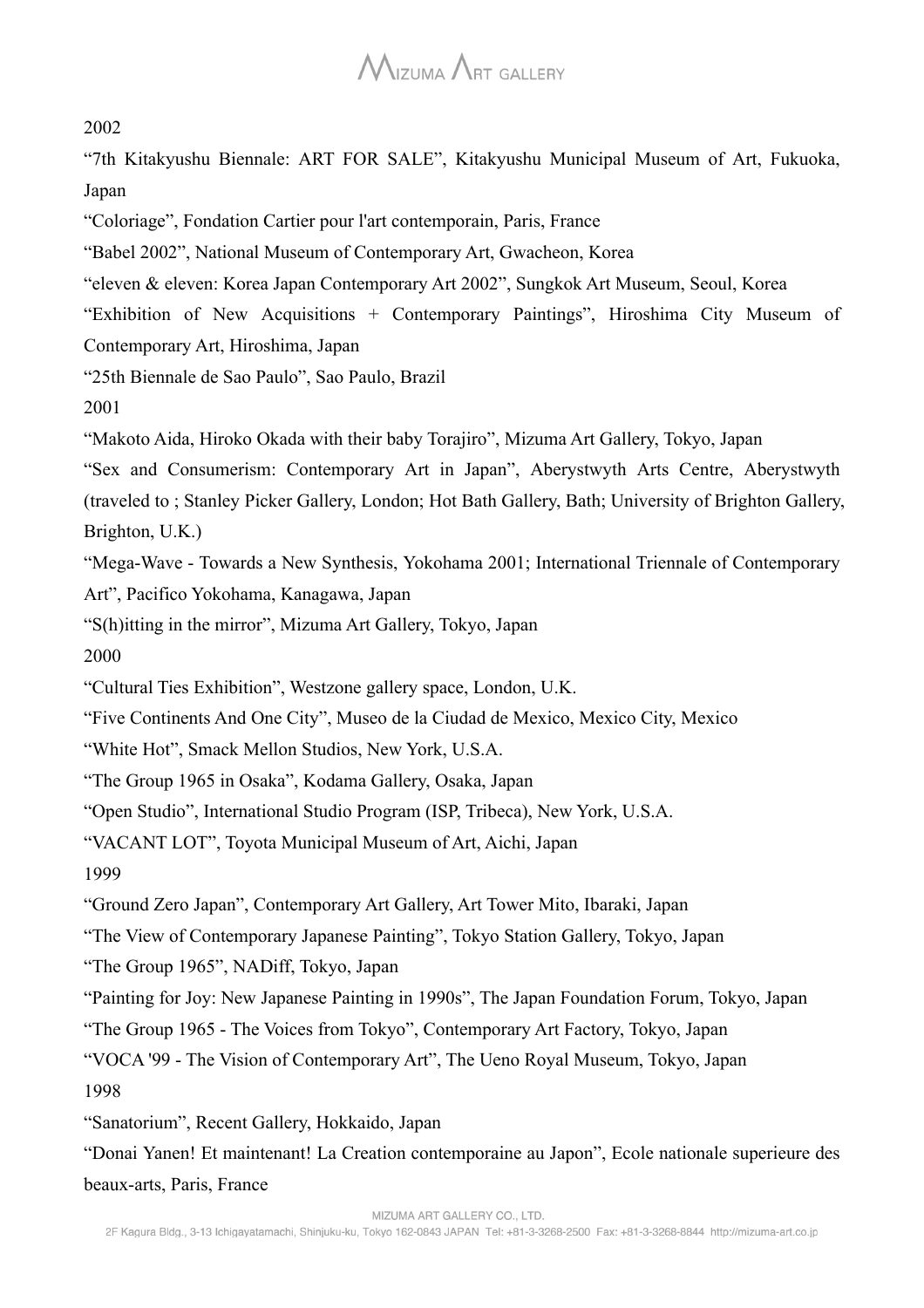"TOKYO ELEGANCE", Recent Gallery, Hokkaido, Japan

- "TAKEO Communication Design 1998", SPIRAL, Tokyo, Japan
- "HOLY GIFT vol.2 Small Works", Mizuma Art Gallery, Tokyo, Japan

1997

"The Group 1965 - The Voices from Tokyo", Galería Metropolitana Barcelona, Spain (1998 traveled

to Galerie Espace Flon, Lausanne, Switzerland; ACC Galerie Weimar, Germany)

"Document & Art", Art Museum Ginza, Tokyo, Japan

"KOTATSU-HA", Mizuma Art Gallery, Tokyo, Japan

"WALKING MUSEUM", Shinjuku Takashimaya TIMES SQUARE, Tokyo, Japan

1996

"HOLY GIFT vol.1 – Drawings", Mizuma Art Gallery, Tokyo, Japan

"ART SCENE 90-96: Contemporary Art Witnessed by the Art Tower Mito", Contemporary Art

Gallery, Art Tower Mito, Ibaraki, Japan

"Atopic Site: On Camp / Off Base", Tokyo Big Sight, Tokyo, Japan

"The Group 1965", Synapse Gallery, Tokyo, Japan

"TOKYO POP", The Hiratsuka Museum of Art, Kanagawa, Japan

1995

"Photographic Narration IV", Chinretsukan Gallery, Tokyo University of the Arts, Tokyo, Japan

"Morphe '95: CITY CRACK – point A", Mizuma Art Gallery, Tokyo, Japan

"Cardboard and Blue sheet", P. A. P. FACTORY, Tokyo, Japan

"Pool 2 : Collection / Selection", Rontgen Kunst Institut, Tokyo, Japan

"P. A. P. FACTORY OPENING EXHIBITION", P. A. P. FACTORY, Tokyo, Japan

1994

"The Group 1965 in Nasubi Gallery", Roppongi WAVE, Tokyo, Japan

"I can not tell without picture", Dowa Kasai Gallery, Tokyo, Japan

"Smooth Surface", Röentgen Kunst Institut, Tokyo, Japan

"Happy Violence", Nagoya City Archives, Aichi, Japan

"Shinjuku Shonen Art", Shinjuku area, Tokyo, Japan

#### 1993

"THE GINBURART", Ginza area, Tokyo, Japan

"fo(u)rtunes", Rontgen Kunst Institut, Tokyo, Japan

#### **Workshops:**

[Aida Makoto + 21st Century Cardboard Guild - MONUMENT FOR NOTHING II]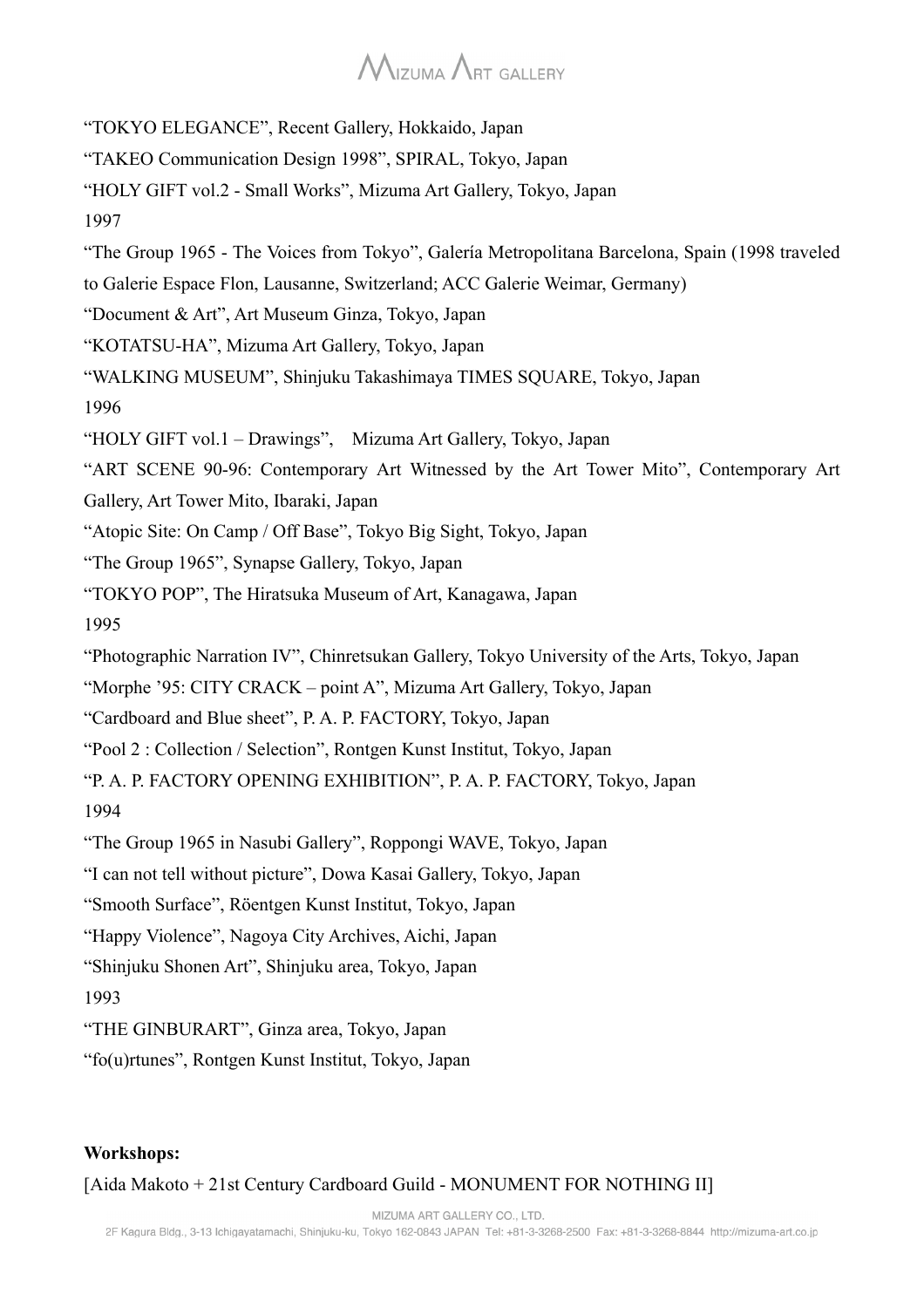\*"Busan Biennale 2016 an/other avant-garde china-japan-korea", Busan Museum of Art, Korea (2016.9.3-11.30)

\*"So, this is what they call 'Still Alive'", Niigata Prefectural Museum of Modern Art (2015.9.12-11.3)

\*"The Road to World Heritage!! – Meet the real AMK48 years old", Kirishima Open-Air Museum, Kagoshima

(2014.7.18-9.23)

\*Akita University of Art (2013. 9.9-10.12)

\*"MONUMENT FOR NOTHING", Mori Art Museum, Tokyo (2012.11.17-2013.3.31)

\*"Be it Art or not Art", Tokyo Wonder Site Hongo, Tokyo (2011.11.5-12.25)

\*Kanazawa College of Art, Ishikawa (2011.6.17-7.18)

\*Tohoku Seikatsu Bunka University, Miyagi (2010.10.1-22)

\*Kyoto University of Art and Design (2009.4.28-5.24)

\*Nagoya University of Arts (2008.9.19)

\*Musashino Art University - "I'm IWAKI of Mizuma Art Gallery!! ", Mizuma Art Gallery, Tokyo (2008.9.3-10.4)

[Shit by Jomon-style Monster]

\*"A Creating Workshop for Children in Aomori 2003", Mutsu Kamafuseyama Ski Park, Aomori

#### **Public Collections:**

The Japan Foundation, Tokyo, Japan Hiroshima City Museum of Contemporary Art, Hiroshima, Japan Toyota Municipal Museum of Art, Aichi, Japan Takamatsu City Museum of Art, Kagawa, Japan Ohara Museum of Art, Okayama, Japan Museum of Contemporary Art, Tokyo, Japan Asia Society, New York, U.S.A. The National Museum of Art, Osaka, Japan Mori Art Museum, Tokyo, Japan Musée des beaux-arts de Nantes, France

#### **Publication:**